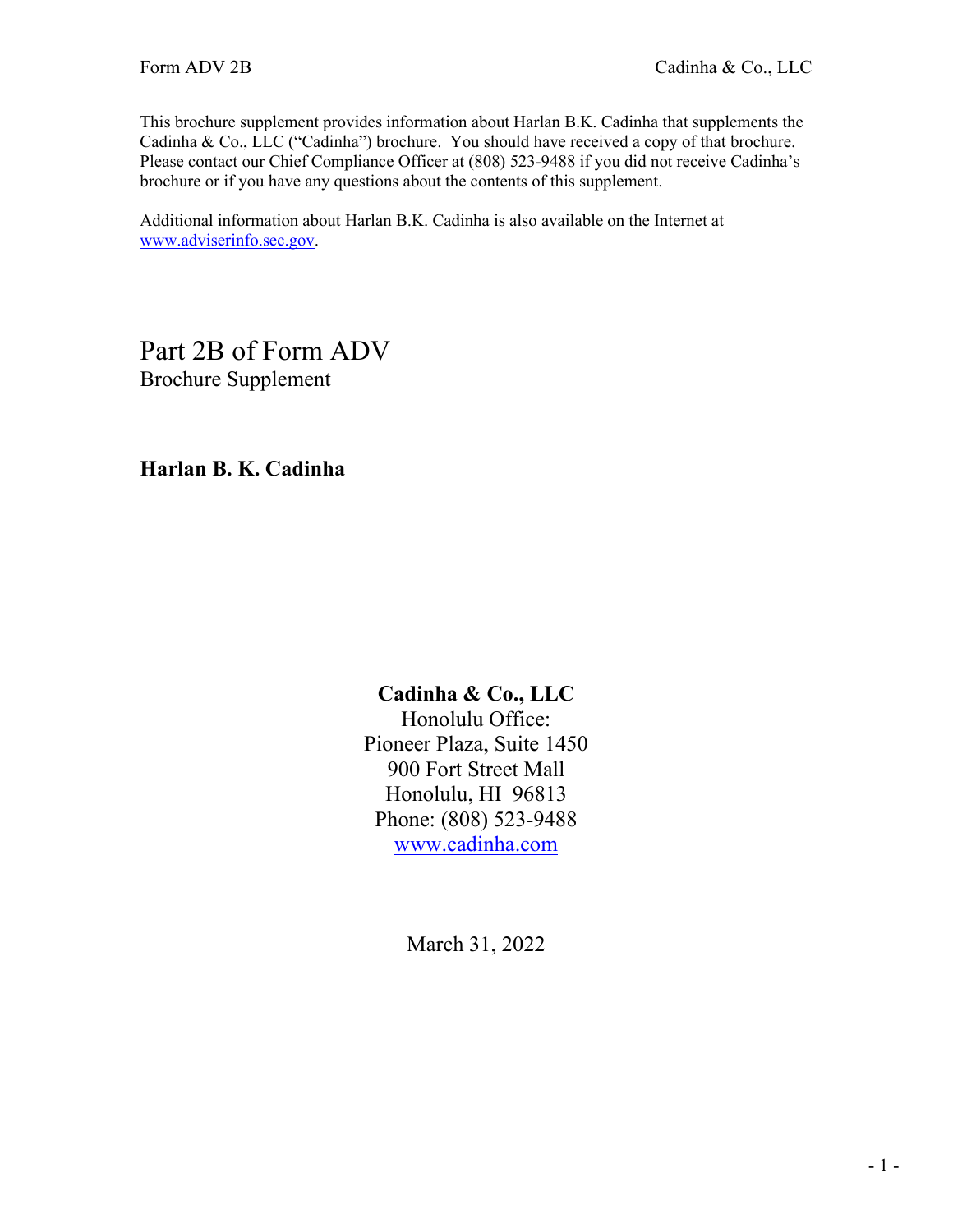Name: Harlan B. K. Cadinha Year of Birth: 1967

Mr. Harlan B. K. Cadinha is a Vice President of Cadinha. From July 2003 to January 2006, Mr. Cadinha was the Chief Investment Officer of Cadinha. Mr. Cadinha joined Cadinha & Co. Inc. in 1995.

Education: B.A. from University of Redlands; M.B.A. from Chaminade University.

#### **Item 3 – Disciplinary Information**

Mr. Cadinha does not have any history of disciplinary events.

#### **Item 4 – Other Business Activities**

Mr. Cadinha is not engaged in any other business activities.

#### **Item 5 – Additional Compensation**

Mr. Cadinha does not receive any additional compensation from third parties for providing investment advice or services.

#### **Item 6 – Supervision**

Harlan J. Cadinha, Chairman, Chief Investment Strategist and Chief Investment Officer and Kaleialoha K. Cadinha-Pua`a, Vice Chairman, President and Chief Executive Officer are responsible for the overall management of the firm and its officers. Kaleialoha K. Cadinha-Pua'a is Mr. Cadinha's direct supervisor; she can be reached at (808) 523-9488. Cadinha has policies and procedures in the areas of compliance and investment management that are designed to monitor the actions of the firm's employees.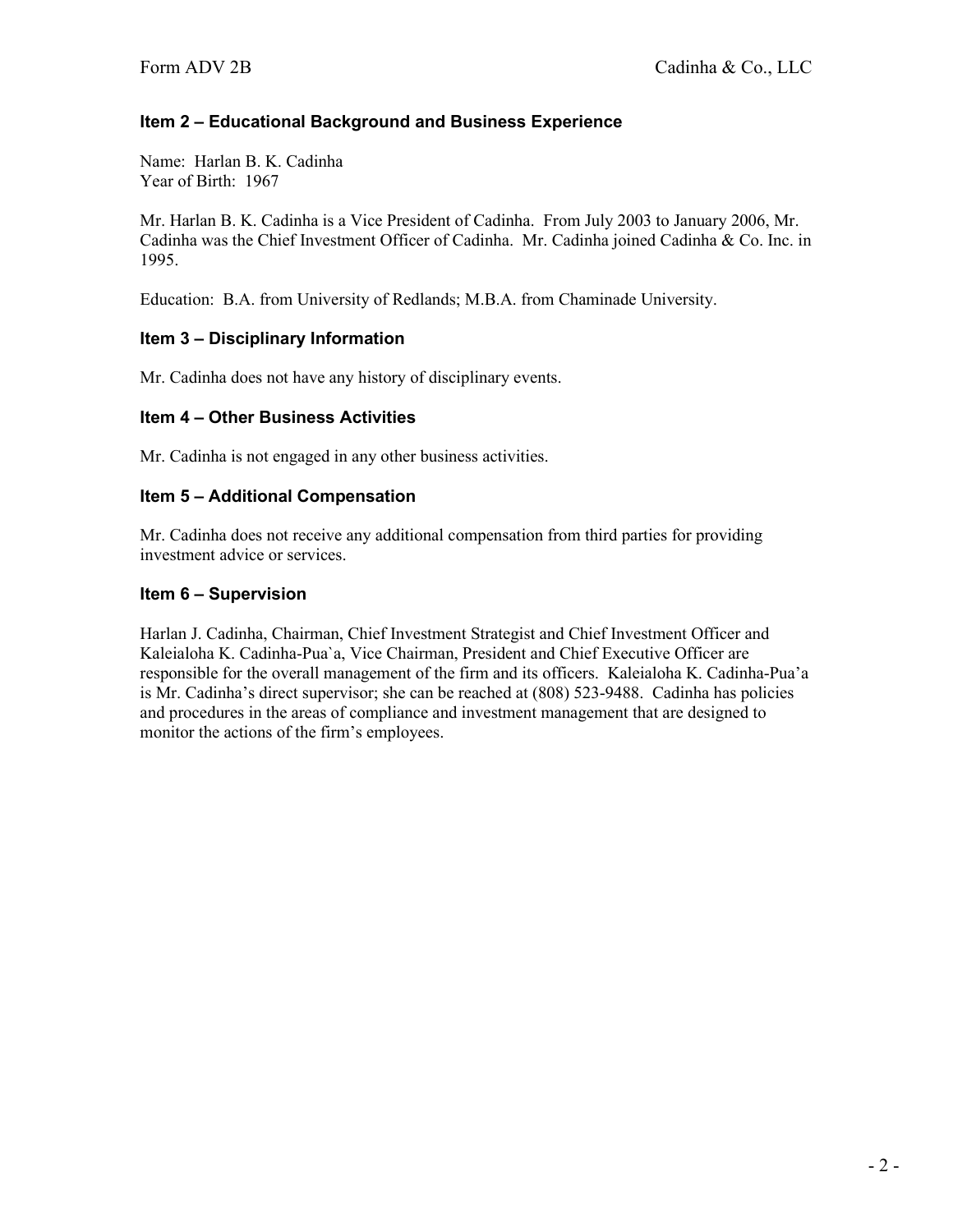This brochure supplement provides information about Harlan J. Cadinha that supplements the Cadinha & Co., LLC ("Cadinha") brochure. You should have received a copy of that brochure. Please contact our Chief Compliance Officer at (808) 523-9488 if you did not receive Cadinha's brochure or if you have any questions about the contents of this supplement.

Additional information about Harlan J. Cadinha is also available on the Internet at [www.adviserinfo.sec.gov.](http://www.adviserinfo.sec.gov/)

# Part 2B of Form ADV Brochure Supplement

## **Harlan J. Cadinha**

Park City Office: Newpark Three, Suite 140 1389 Center Drive Park City, UT 84098 Phone: (435) 631-2772

## **Cadinha & Co., LLC**

Honolulu Office: Pioneer Plaza, Suite 1450 900 Fort Street Mall Honolulu, HI 96813 Phone: (808) 523-9488 [www.cadinha.com](http://www.cadinha.com/)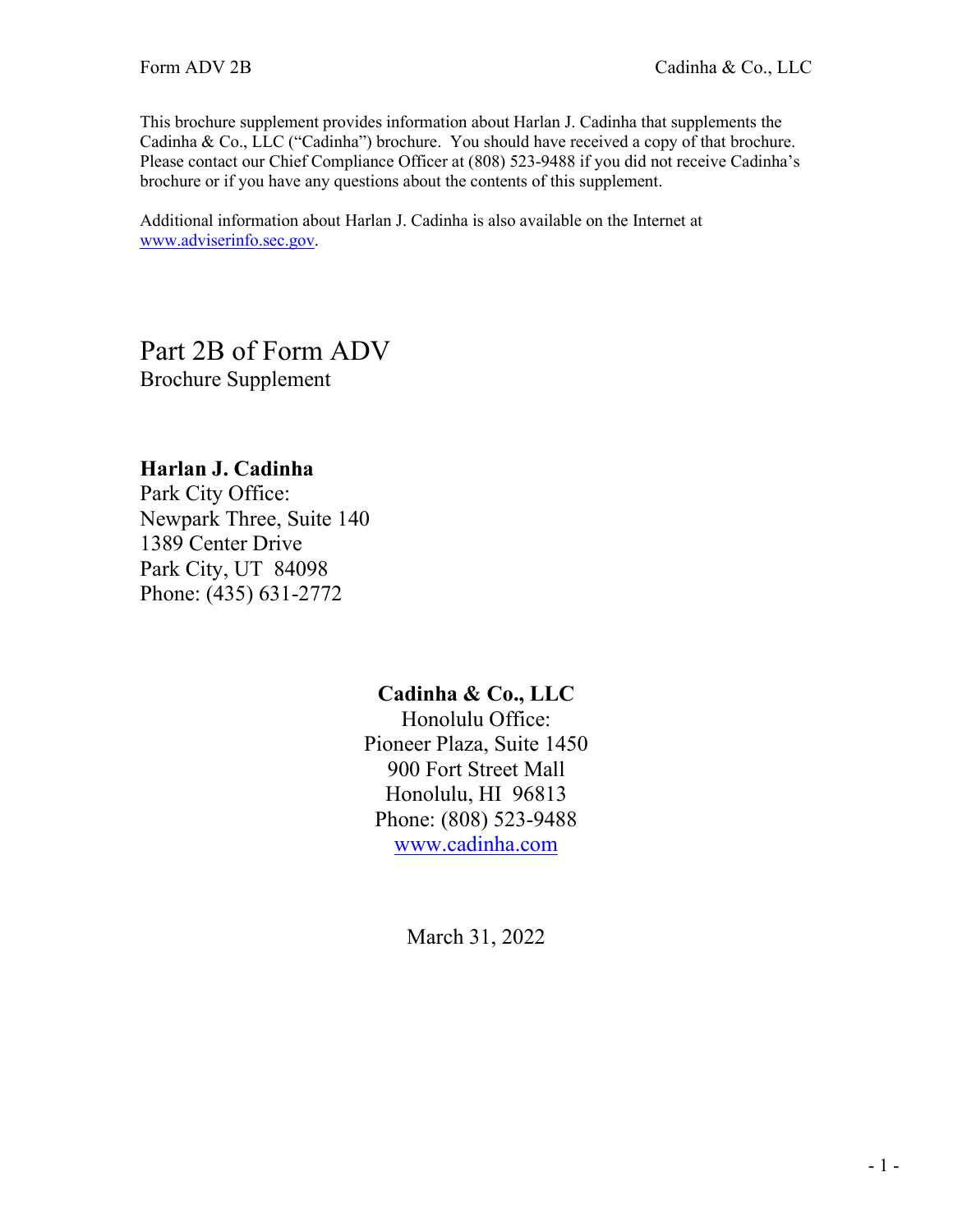Name: Harlan J. Cadinha Year of Birth: 1941

Mr. Harlan J. Cadinha is currently the Chairman, Chief Investment Strategist and Chief Investment Officer of Cadinha. He was previously Cadinha's Chief Executive Officer. Mr. Cadinha founded the Firm in 1979.

Education: B.S. from University of Hawaii.

#### **Item 3 – Disciplinary Information**

Mr. Cadinha does not have any history of disciplinary events.

#### **Item 4 – Other Business Activities**

Mr. Cadinha is not engaged in any other business activities.

#### **Item 5 – Additional Compensation**

Mr. Cadinha does not receive any additional compensation from third parties for providing investment advice or services.

#### **Item 6 – Supervision**

Harlan J. Cadinha, Chairman, Chief Investment Strategist and Chief Investment Officer and Kaleialoha K. Cadinha-Pua`a, Vice Chairman, President and Chief Executive Officer are responsible for the overall management of the firm and its officers. Cadinha has policies and procedures in the areas of compliance and investment management that are designed to monitor the actions of the firm's employees.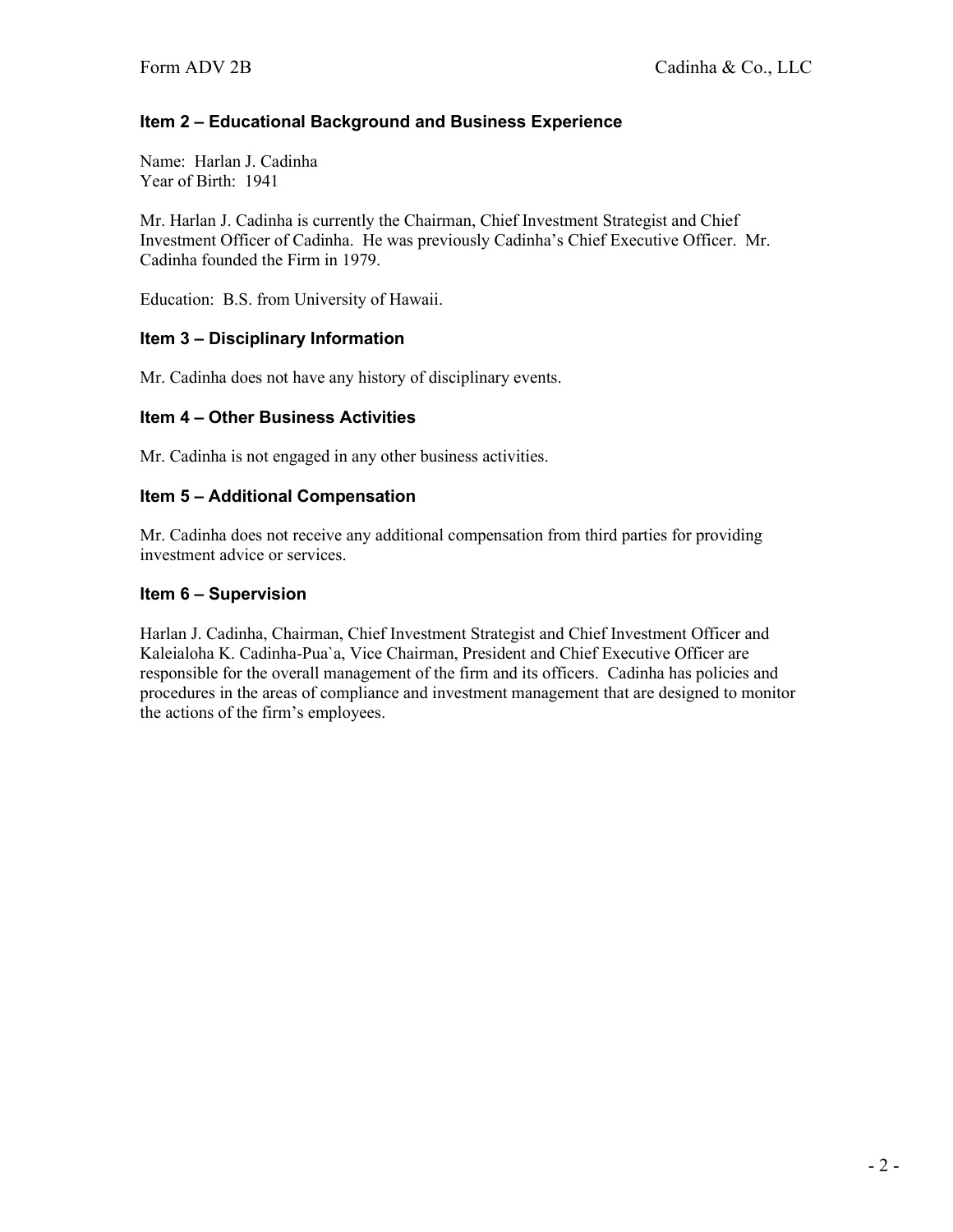This brochure supplement provides information about Kaleialoha K. Cadinha-Pua`a that supplements the Cadinha & Co., LLC ("Cadinha") brochure. You should have received a copy of that brochure. Please contact our Chief Compliance Officer at (808) 523-9488 if you did not receive Cadinha's brochure or if you have any questions about the contents of this supplement.

Additional information about Kaleialoha K. Cadinha-Pua`a is also available on the Internet at [www.adviserinfo.sec.gov.](http://www.adviserinfo.sec.gov/)

# Part 2B of Form ADV Brochure Supplement

**Kaleialoha K. Cadinha-Pua`a**

## **Cadinha & Co., LLC**

Honolulu Office: Pioneer Plaza, Suite 1450 900 Fort Street Mall Honolulu, HI 96813 Phone: (808) 523-9488 [www.cadinha.com](http://www.cadinha.com/)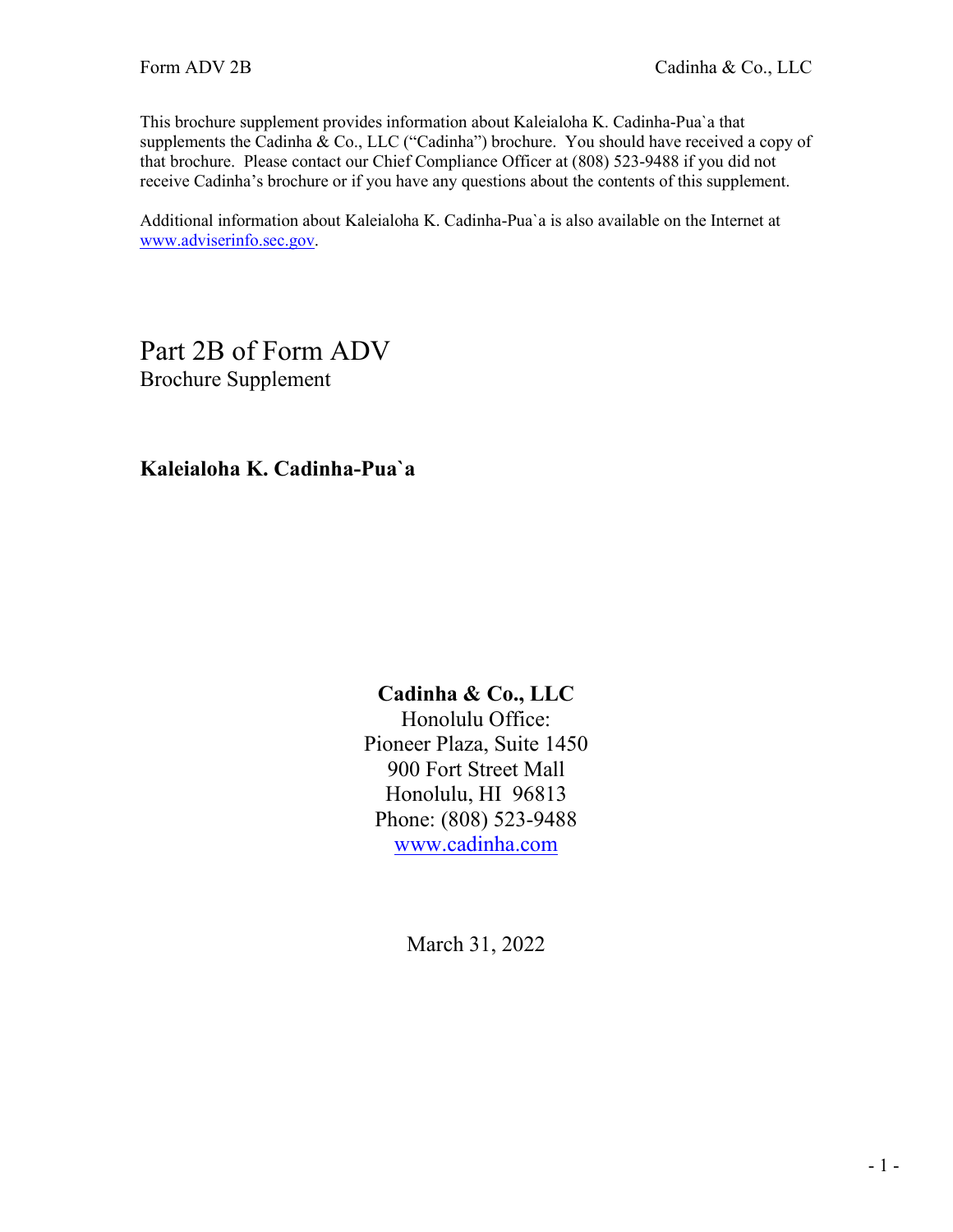Name: Kaleialoha K. Cadinha-Pua`a Year of Birth: 1969

Ms. Cadinha-Pua`a is currently the Vice Chairman, President and Chief Executive Officer of Cadinha. She previously served as Cadinha's Vice Chairman and Chief Executive Officer from August 2018 to December 2020; as President and Chief Executive Officer from January 2015 to August 2018; and as Chief Operating Officer from January 2007 to January 2015. From September 2006 to January 2007, she was a Principal of Cadinha Pua`a & Rose, LLC. Ms. Cadinha-Pua`a joined Cadinha as a portfolio manager and analyst in 2000.

Education: B.B.A. from University of San Diego.

#### **Item 3 – Disciplinary Information**

Ms. Cadinha-Pua`a does not have any history of disciplinary events.

#### **Item 4 – Other Business Activities**

Ms. Cadinha-Pua`a is not engaged in any other business activities.

#### **Item 5 – Additional Compensation**

Ms. Cadinha-Pua`a does not receive any additional compensation from third parties for providing investment advice or services.

#### **Item 6 – Supervision**

Harlan J. Cadinha, Chairman, Chief Investment Strategist and Chief Investment Officer and Kaleialoha K. Cadinha-Pua`a, Vice Chairman, President and Chief Executive Officer are responsible for the overall management of the firm and its officers. Cadinha has policies and procedures in the areas of compliance and investment management that are designed to monitor the actions of the firm's employees.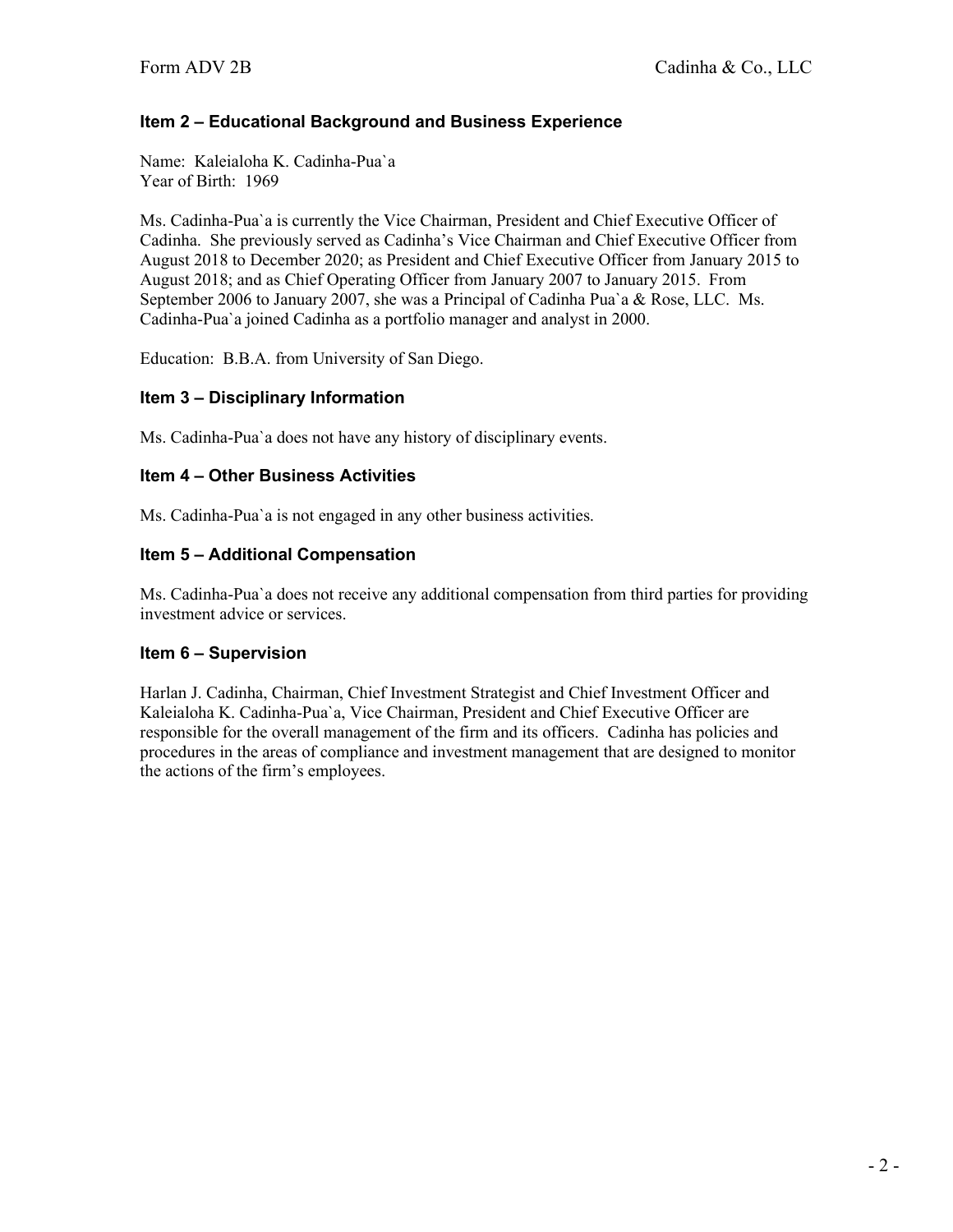This brochure supplement provides information about Victor A. Canto that supplements the Cadinha & Co., LLC ("Cadinha") brochure. You should have received a copy of that brochure. Please contact our Chief Compliance Officer at (808) 523-9488 if you did not receive Cadinha's brochure or if you have any questions about the contents of this supplement.

Additional information about Victor A. Canto is also available on the Internet at [www.adviserinfo.sec.gov.](http://www.adviserinfo.sec.gov/)

Part 2B of Form ADV Brochure Supplement

**Victor A. Canto**

## **Cadinha & Co., LLC**

Honolulu Office: Pioneer Plaza, Suite 1450 900 Fort Street Mall Honolulu, HI 96813 Phone: (808) 523-9488 [www.cadinha.com](http://www.cadinha.com/)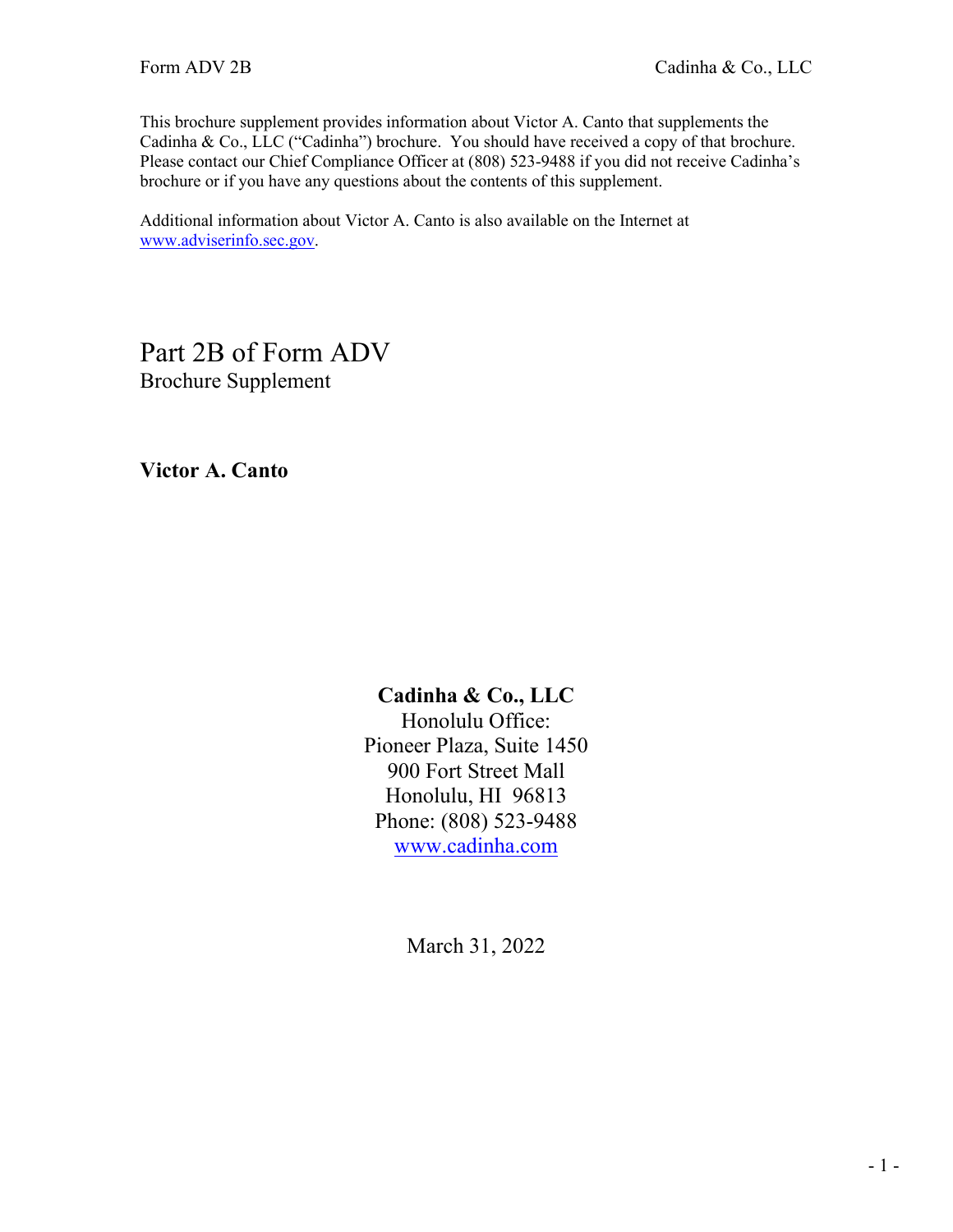Name: Victor A. Canto Year of Birth: 1950

Dr. Canto is the Chief Economist and Global Strategist at Cadinha. He previously served as Chief Economist from January 2017 through December 2020 and as Managing Director of Global Strategies from January 2017 through December 2019. From 1977 – 1987, Dr. Canto was a professor of Finance and Business Economics at the University of Southern California, Universidad Central del Este in the Dominican Republic and at the University of California at Los Angeles at various times. From 1975 – 1980, Dr. Canto served as a consultant to the Financial Council of Puerto Rico, an advisor to the Economic Studies Division of the Dominican Republic's Central Bank and a technical advisor to the Finance Minister of the Dominican Republic. Dr. Canto has also authored, edited or co-edited numerous books and articles through the years. Dr. Canto joined Cadinha & Co. Inc. in January 2017.

Education: B.S. from Massachusetts Institute of Technology and Ph. D. from University of Chicago.

#### **Item 3 – Disciplinary Information**

Dr. Canto does not have any history of disciplinary events.

#### **Item 4 – Other Business Activities**

Dr. Canto is the Founder and Chairman of La Jolla Economics, an economic consulting firm. Dr. Canto is a member of the Advisory Board and serves as an Associate Member and Associated Person for Black Bear Capital Advisors, an unaffiliated commodity trading advisor. Dr. Canto's activities on behalf of Black Bear Capital Advisors do not create a conflict of interest with Cadinha & Co. clients, and Cadinha & Co. does not have financial, trading, or other business relationships with Black Bear Capital Advisors.

#### **Item 5 – Additional Compensation**

Dr. Canto does not receive any additional compensation from third parties for providing investment advice or services.

#### **Item 6 – Supervision**

Harlan J. Cadinha, Chairman, Chief Investment Strategist and Chief Investment Officer and Kaleialoha K. Cadinha-Pua`a, Vice Chairman, President and Chief Executive Officer are responsible for the overall management of the firm and its officers. Kaleialoha K. Cadinha-Pua'a is Mr. Canto's direct supervisor; she can be reached at (808) 523-9488. Cadinha has policies and procedures in the areas of compliance and investment management that are designed to monitor the actions of the firm's employees.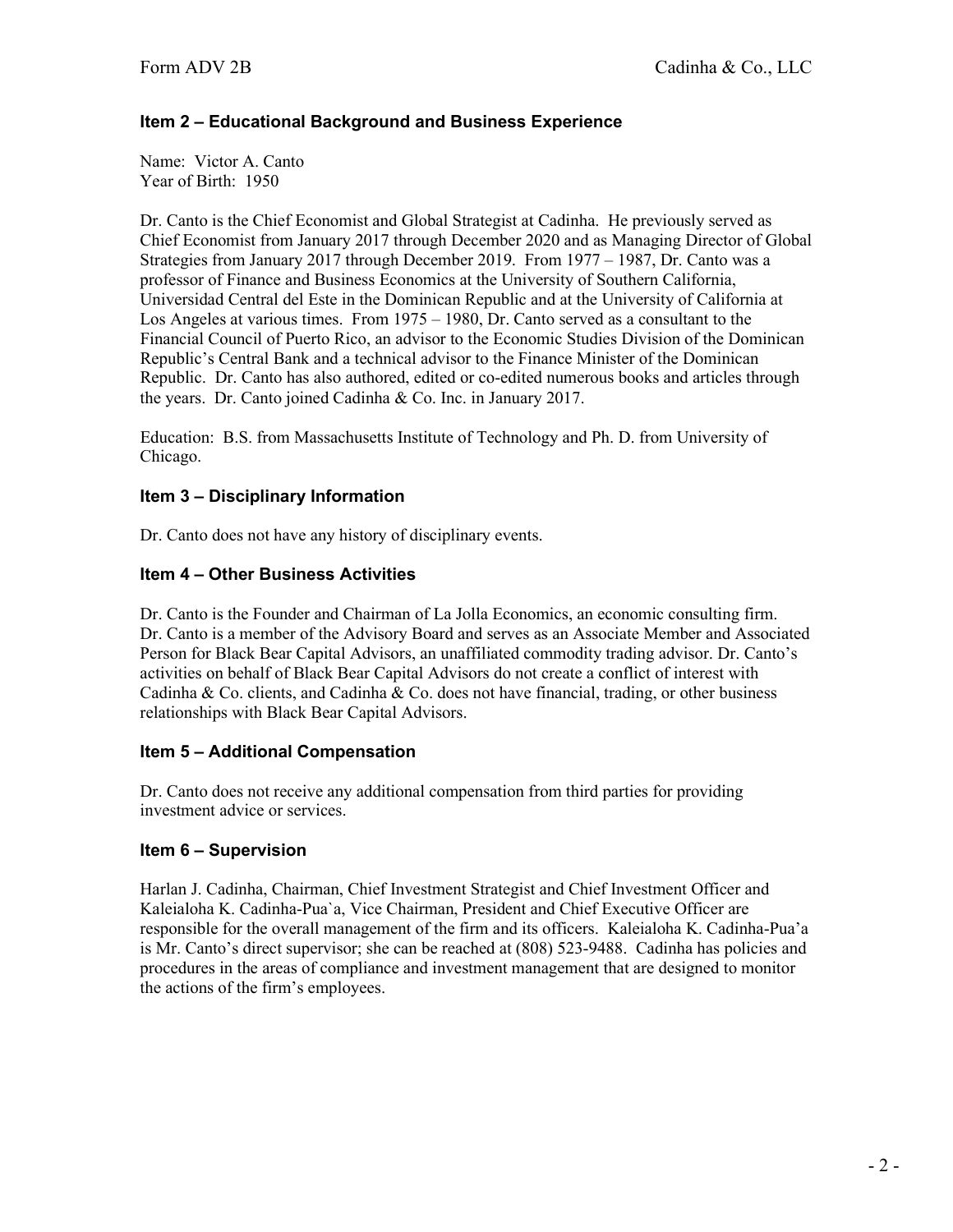This brochure supplement provides information about Vicky Canto that supplements the Cadinha & Co., LLC ("Cadinha") brochure. You should have received a copy of that brochure. Please contact our Chief Compliance Officer at (808) 523-9488 if you did not receive Cadinha's brochure or if you have any questions about the contents of this supplement.

Additional information about Vicky Canto is also available on the Internet at [www.adviserinfo.sec.gov.](http://www.adviserinfo.sec.gov/)

Part 2B of Form ADV Brochure Supplement

**Victoria Canto-Ponce**

## **Cadinha & Co., LLC**

Honolulu Office: Pioneer Plaza, Suite 1450 900 Fort Street Mall Honolulu, HI 96813 Phone: (808) 523-9488 [www.cadinha.com](http://www.cadinha.com/)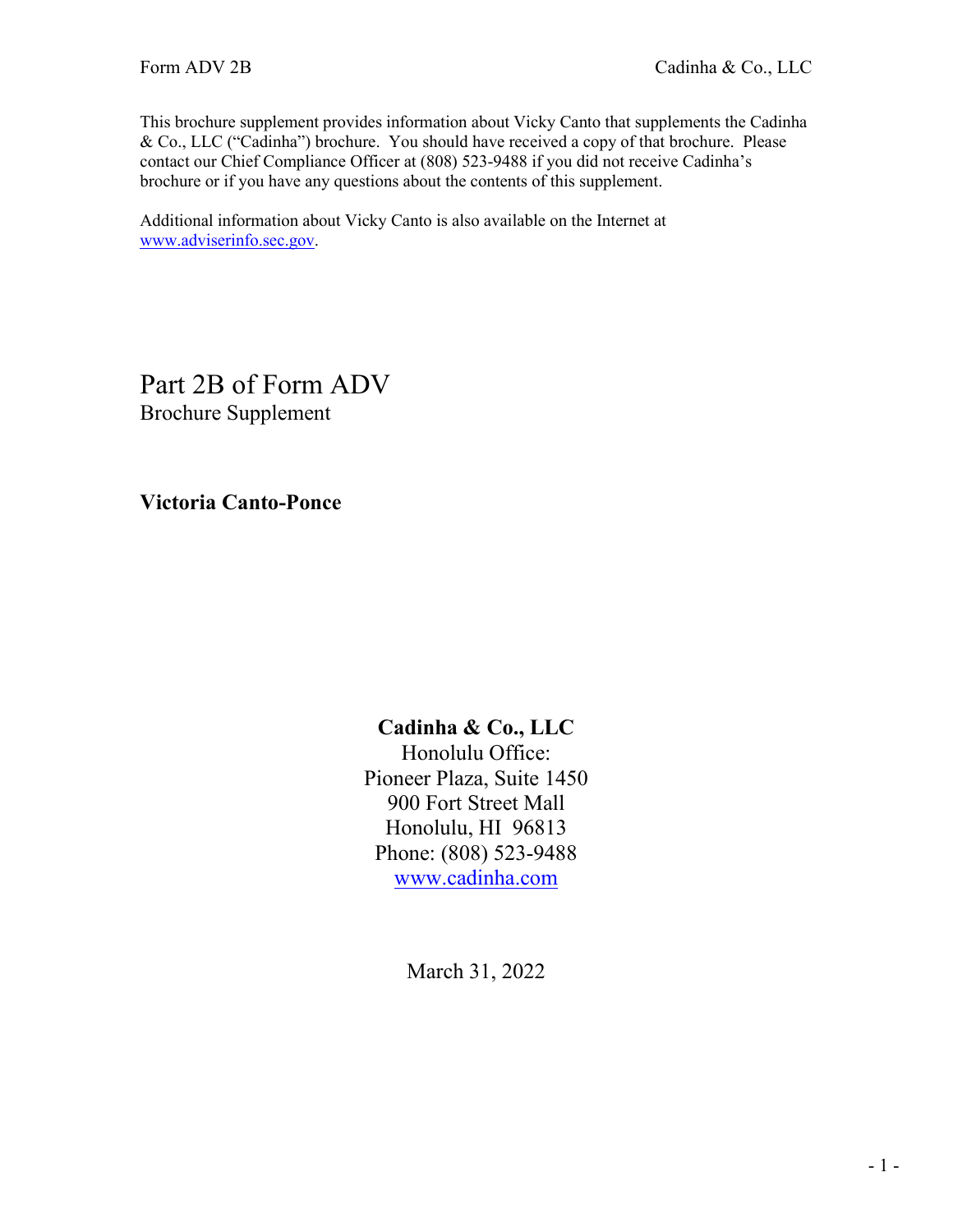Name: Victoria (Vicky) Canto-Ponce (Canto) Year of Birth: 1978

Ms. Canto is the Director of Business Development at Cadinha. Ms. Canto joined Cadinha in January 2020.

Education: B.S. from Massachusetts Institute of Technology; M.B.A from the University of Chicago.

#### **Item 3 – Disciplinary Information**

Ms. Canto does not have any history of disciplinary events.

#### **Item 4 – Other Business Activities**

Ms. Canto is not engaged in any other business activities.

#### **Item 5 – Additional Compensation**

Ms. Canto does not receive any additional compensation from third parties for providing investment advice or services.

#### **Item 6 – Supervision**

Harlan J. Cadinha, Chairman, Chief Investment Strategist and Chief Investment Officer and Kaleialoha K. Cadinha-Pua`a, Vice Chairman, President and Chief Executive Officer are responsible for the overall management of the firm and its officers. Kaleialoha K. Cadinha-Pua'a is Ms. Canto's direct supervisor; she can be reached at (808) 523-9488. Cadinha has policies and procedures in the areas of compliance and investment management that are designed to monitor the actions of the firm's employees.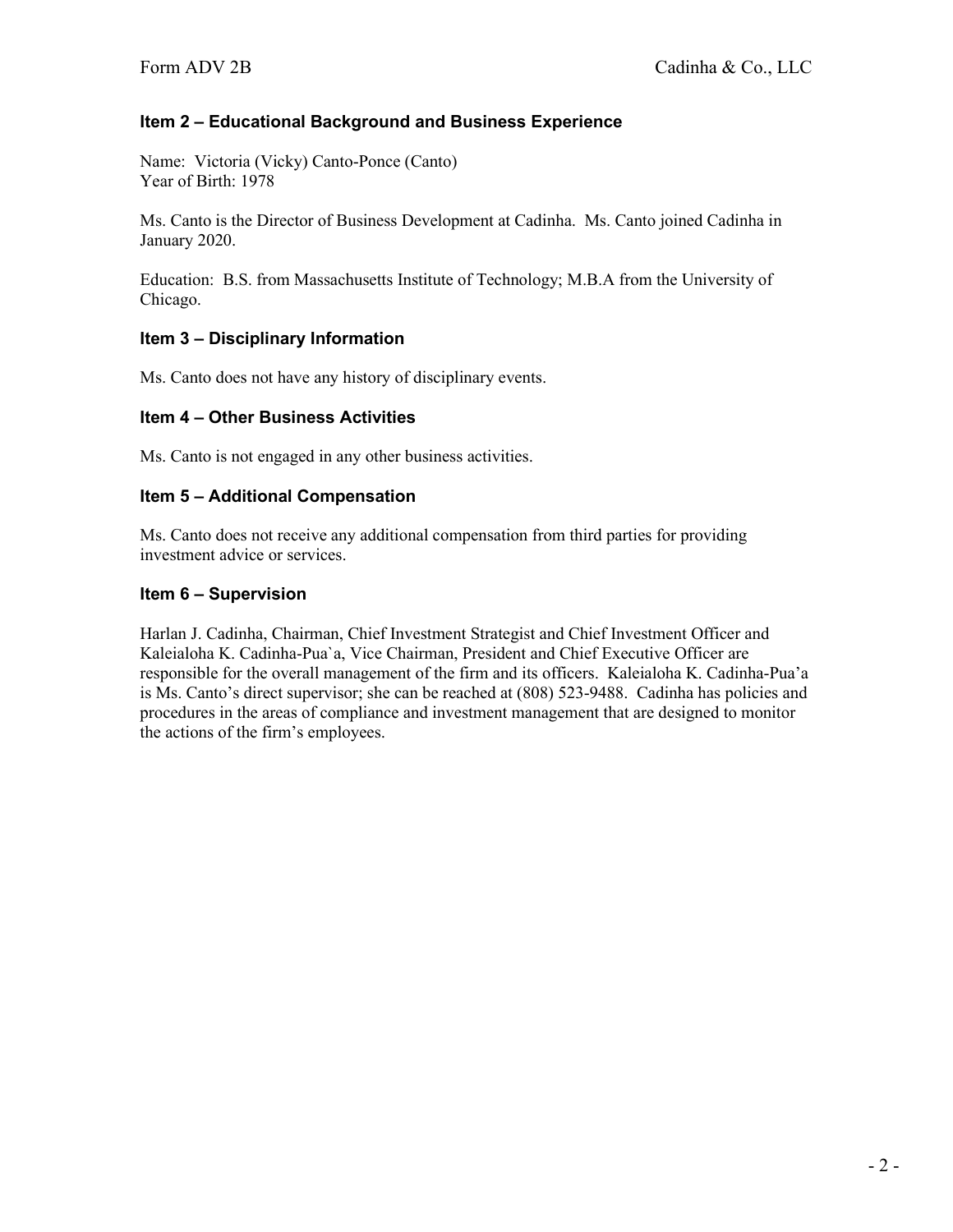This brochure supplement provides information about Michael D'Addario that supplements the Cadinha & Co., LLC ("Cadinha") brochure. You should have received a copy of that brochure. Please contact our Chief Compliance Officer at (808) 523-9488 if you did not receive Cadinha's brochure or if you have any questions about the contents of this supplement.

Additional information about Michael D'Addario is also available on the Internet at [www.adviserinfo.sec.gov.](http://www.adviserinfo.sec.gov/)

Part 2B of Form ADV Brochure Supplement

**Michael D'Addario**

## **Cadinha & Co., LLC**

Honolulu Office: Pioneer Plaza, Suite 1450 900 Fort Street Mall Honolulu, HI 96813 Phone: (808) 523-9488 [www.cadinha.com](http://www.cadinha.com/)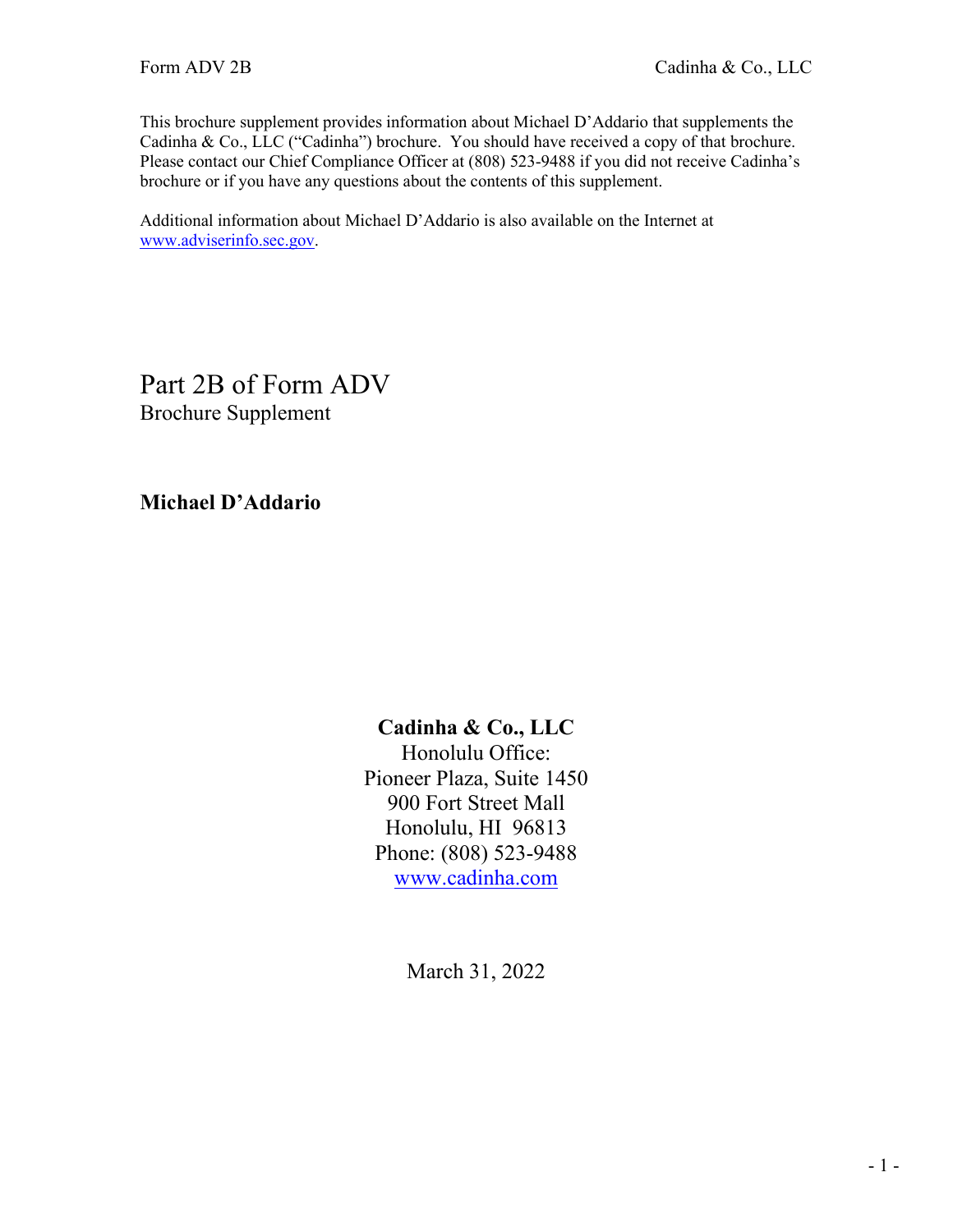Name: Michael D'Addario Year of Birth: 1967

Mr. D'Addario is a Vice President of Cadinha. Mr. D'Addario joined Cadinha in April 2021. He worked for various financial services for twenty-nine years, most recently as Managing Director from April 2011 through June of 2018, when he retired from Goldman Sachs & Co. He remained in retirement until he joined Cadinha & Co., LLC in 2021.

Education: B.S. Business Management from Rutgers University; M.B.A. from Fordham University

#### **Item 3 – Disciplinary Information**

Mr. D'Addario does not have any history of disciplinary events.

#### **Item 4 – Other Business Activities**

Mr. D'Addario is not engaged in any other business activities.

#### **Item 5 – Additional Compensation**

Mr. D'Addario does not receive any additional compensation from third parties for providing investment advice or services.

#### **Item 6 – Supervision**

Harlan J. Cadinha, Chairman, Chief Investment Strategist and Chief Investment Officer and Kaleialoha K. Cadinha-Pua`a, Vice Chairman, President and Chief Executive Officer are responsible for the overall management of the firm and its officers. Kaleialoha K. Cadinha-Pua'a is Mr. D'Addario's direct supervisor; she can be reached at (808) 523-9488. Cadinha has policies and procedures in the areas of compliance and investment management that are designed to monitor the actions of the firm's employees.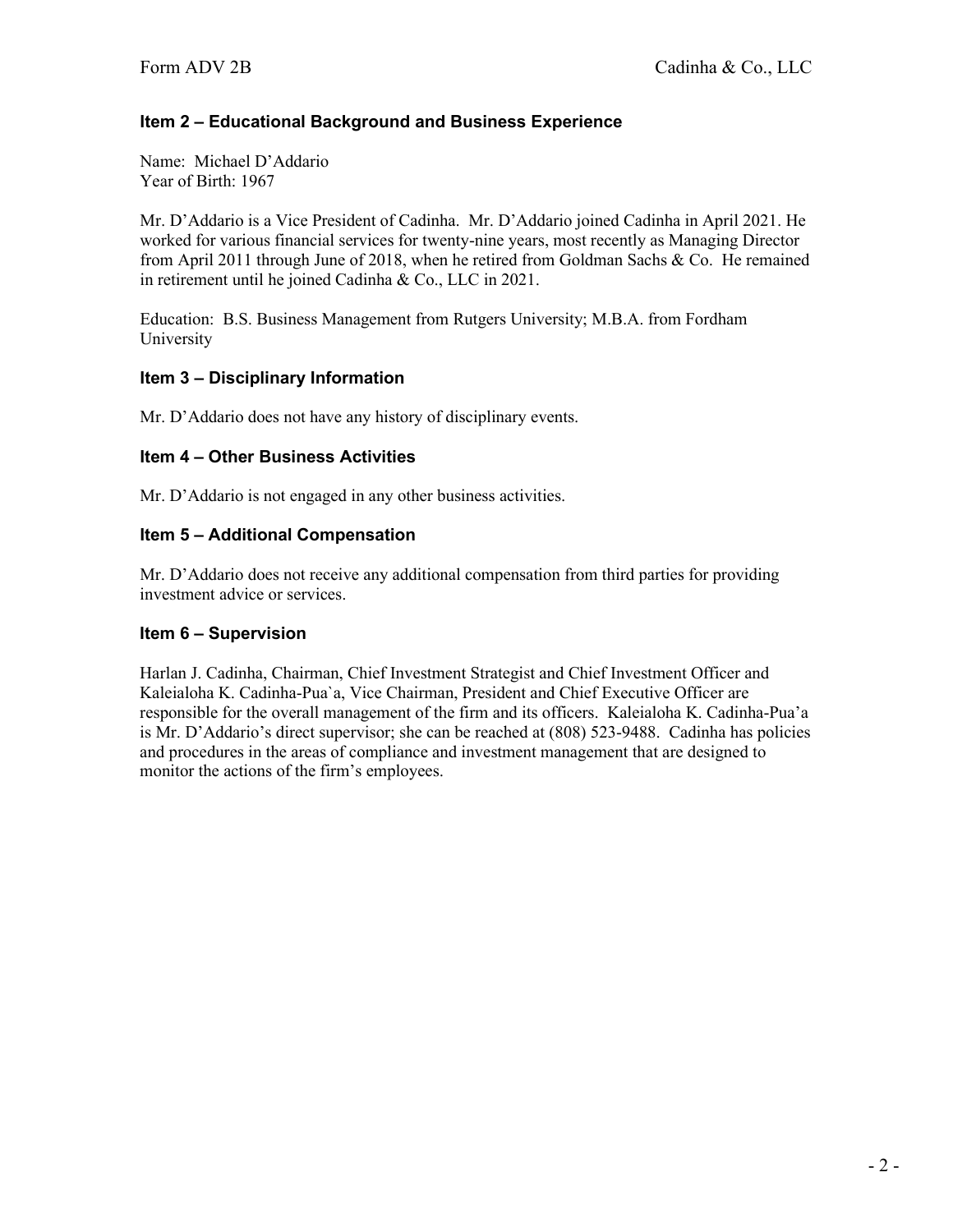This brochure supplement provides information about Skyler Keate that supplements the Cadinha & Co., LLC ("Cadinha") brochure. You should have received a copy of that brochure. Please contact our Chief Compliance Officer at (808) 523-9488 if you did not receive Cadinha's brochure or if you have any questions about the contents of this supplement.

Additional information about Skyler Keate is also available on the Internet at [www.adviserinfo.sec.gov.](http://www.adviserinfo.sec.gov/)

Part 2B of Form ADV Brochure Supplement

## **Skyler Keate**

Park City Office: Newpark Three, Suite 140 1389 Center Drive Park City, UT 84098 Phone: (435) 631-2772

## **Cadinha & Co., LLC**

Honolulu Office: Pioneer Plaza, Suite 1450 900 Fort Street Mall Honolulu, HI 96813 Phone: (808) 523-9488 [www.cadinha.com](http://www.cadinha.com/)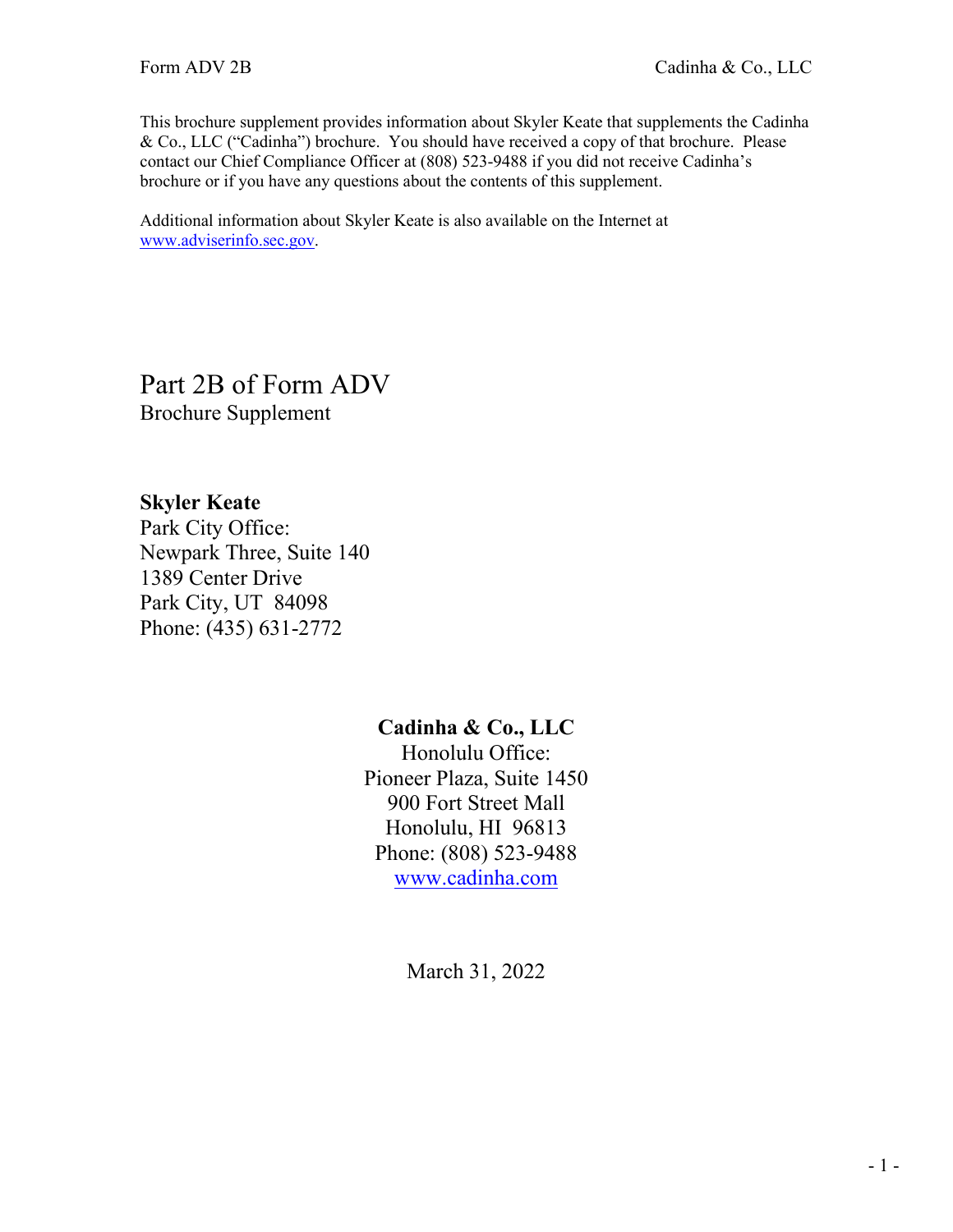Name: Skyler Keate Year of Birth: 1987

Mr. Keate is the Vice President of Operations and Trading. He was previously the Head Trader and Office Manager of Cadinha's Utah office. Mr. Keate joined Cadinha in February 2016 as a Trader. Mr. Keate attended Westminster College from April 2010 to May 2014.

Education: B.S. from Westminster College

#### **Item 3 – Disciplinary Information**

Mr. Keate does not have any history of disciplinary events.

#### **Item 4 – Other Business Activities**

Mr. Keate is not engaged in any other business activities.

#### **Item 5 – Additional Compensation**

Mr. Keate does not receive any additional compensation from third parties for providing investment advice or services.

#### **Item 6 – Supervision**

Harlan J. Cadinha, Chairman, Chief Investment Strategist and Chief Investment Officer and Kaleialoha K. Cadinha-Pua`a, Vice Chairman, President and Chief Executive Officer are responsible for the overall management of the firm and its officers. Kaleialoha Cadinha-Pua'a is Mr. Keate's direct supervisor; she can be reached at (808) 523-9488. Cadinha has policies and procedures in the areas of compliance and investment management that are designed to monitor the actions of the firm's employees.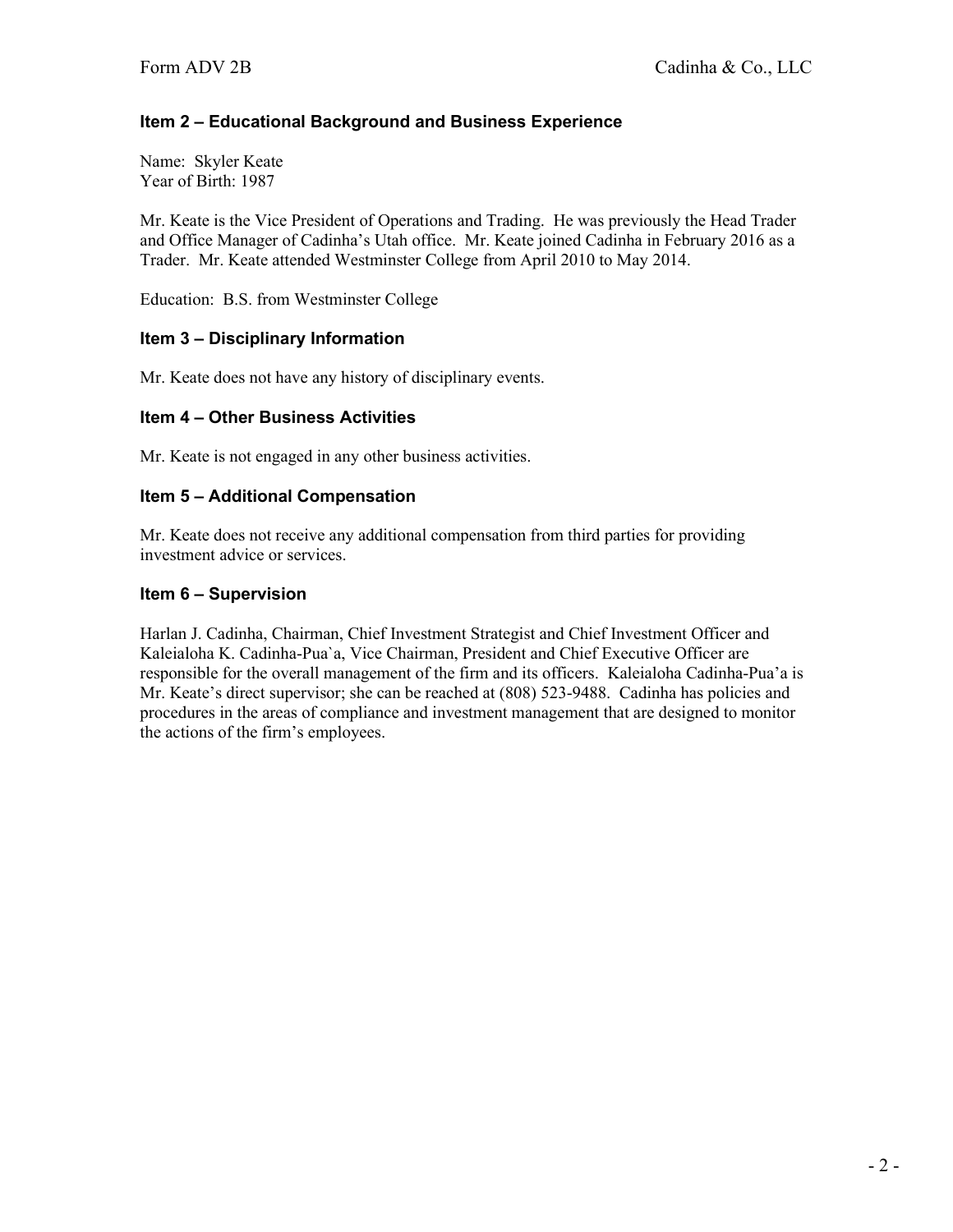This brochure supplement provides information about Niel Preston Lentz that supplements the Cadinha & Co., LLC ("Cadinha") brochure. You should have received a copy of that brochure. Please contact our Chief Compliance Officer at (808) 523-9488 if you did not receive Cadinha's brochure or if you have any questions about the contents of this supplement.

Additional information about Niel Preston Lentz is also available on the Internet at [www.adviserinfo.sec.gov.](http://www.adviserinfo.sec.gov/)

Part 2B of Form ADV Brochure Supplement

**Niel Preston Lentz**

## **Cadinha & Co., LLC**

Honolulu Office: Pioneer Plaza, Suite 1450 900 Fort Street Mall Honolulu, HI 96813 Phone: (808) 523-9488 [www.cadinha.com](http://www.cadinha.com/)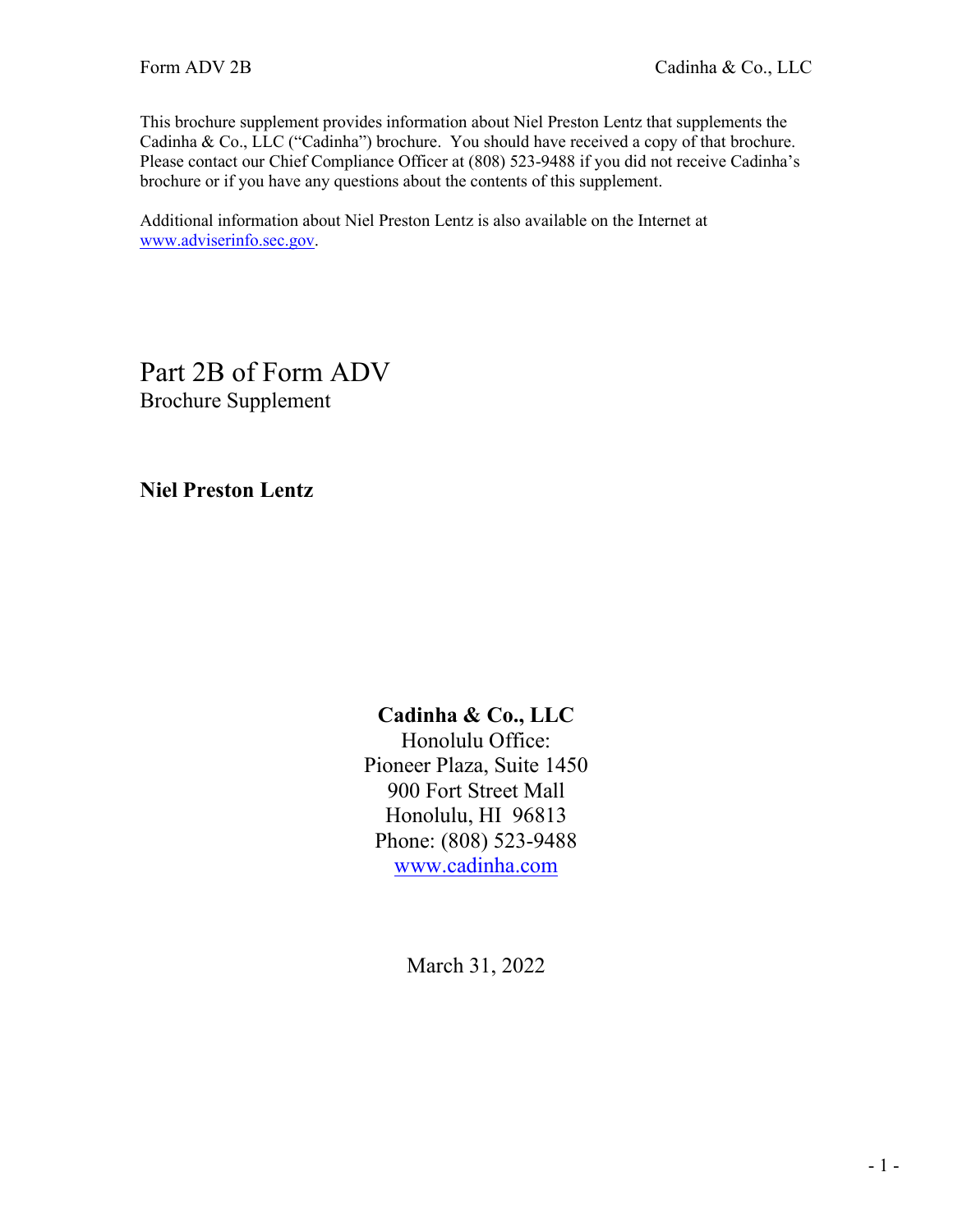Name: Niel Preston Lentz Year of Birth: 1950

Mr. Lentz is a Vice President of Cadinha. Mr. Lentz joined Cadinha & Co. Inc. in 1989. Previously, Mr. Lentz was an Assistant Vice President at Dean Witter Reynolds.

Education: B.A. from Kenyon College

#### **Item 3 – Disciplinary Information**

Mr. Lentz does not have any history of disciplinary events.

#### **Item 4 – Other Business Activities**

Mr. Lentz is not engaged in any other business activities.

#### **Item 5 – Additional Compensation**

Mr. Lentz does not receive any additional compensation from third parties for providing investment advice or services.

#### **Item 6 – Supervision**

Harlan J. Cadinha, Chairman, Chief Investment Strategist and Chief Investment Officer and Kaleialoha K. Cadinha-Pua`a, Vice Chairman, President and Chief Executive Officer are responsible for the overall management of the firm and its officers. Kaleialoha K. Cadinha-Pua'a is Mr. Lentz's direct supervisor; she can be reached at (808) 523-9488. Cadinha has policies and procedures in the areas of compliance and investment management that are designed to monitor the actions of the firm's employees.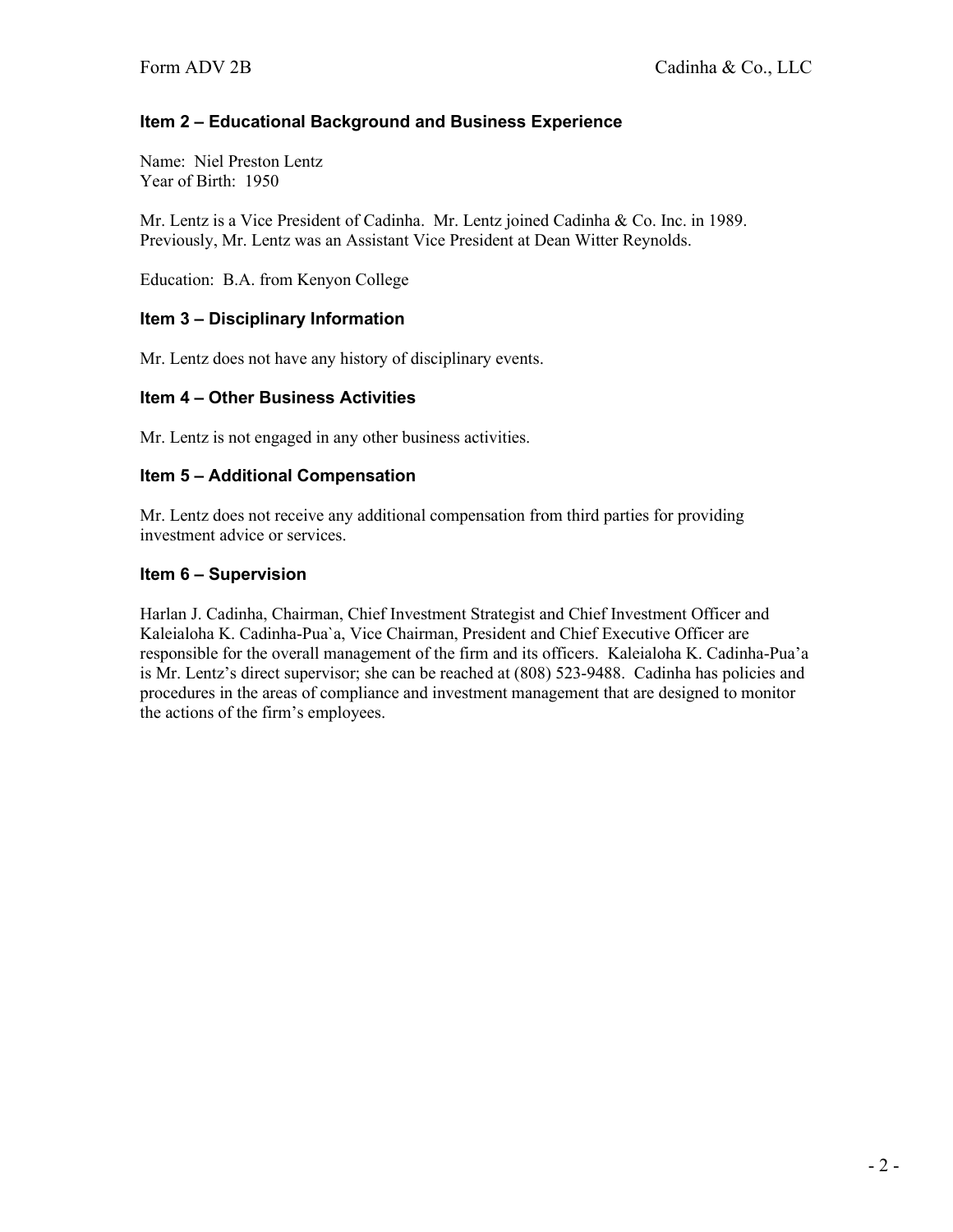This brochure supplement provides information about Robyn L. Macy that supplements the Cadinha & Co., LLC ("Cadinha") brochure. You should have received a copy of that brochure. Please contact our Chief Compliance Officer at (808) 523-9488 if you did not receive Cadinha's brochure or if you have any questions about the contents of this supplement.

Additional information about Robyn L. Macy is also available on the Internet at [www.adviserinfo.sec.gov.](http://www.adviserinfo.sec.gov/)

Part 2B of Form ADV Brochure Supplement

**Robyn L. Macy**

## **Cadinha & Co., LLC**

Honolulu Office: Pioneer Plaza, Suite 1450 900 Fort Street Mall Honolulu, HI 96813 Phone: (808) 523-9488 [www.cadinha.com](http://www.cadinha.com/)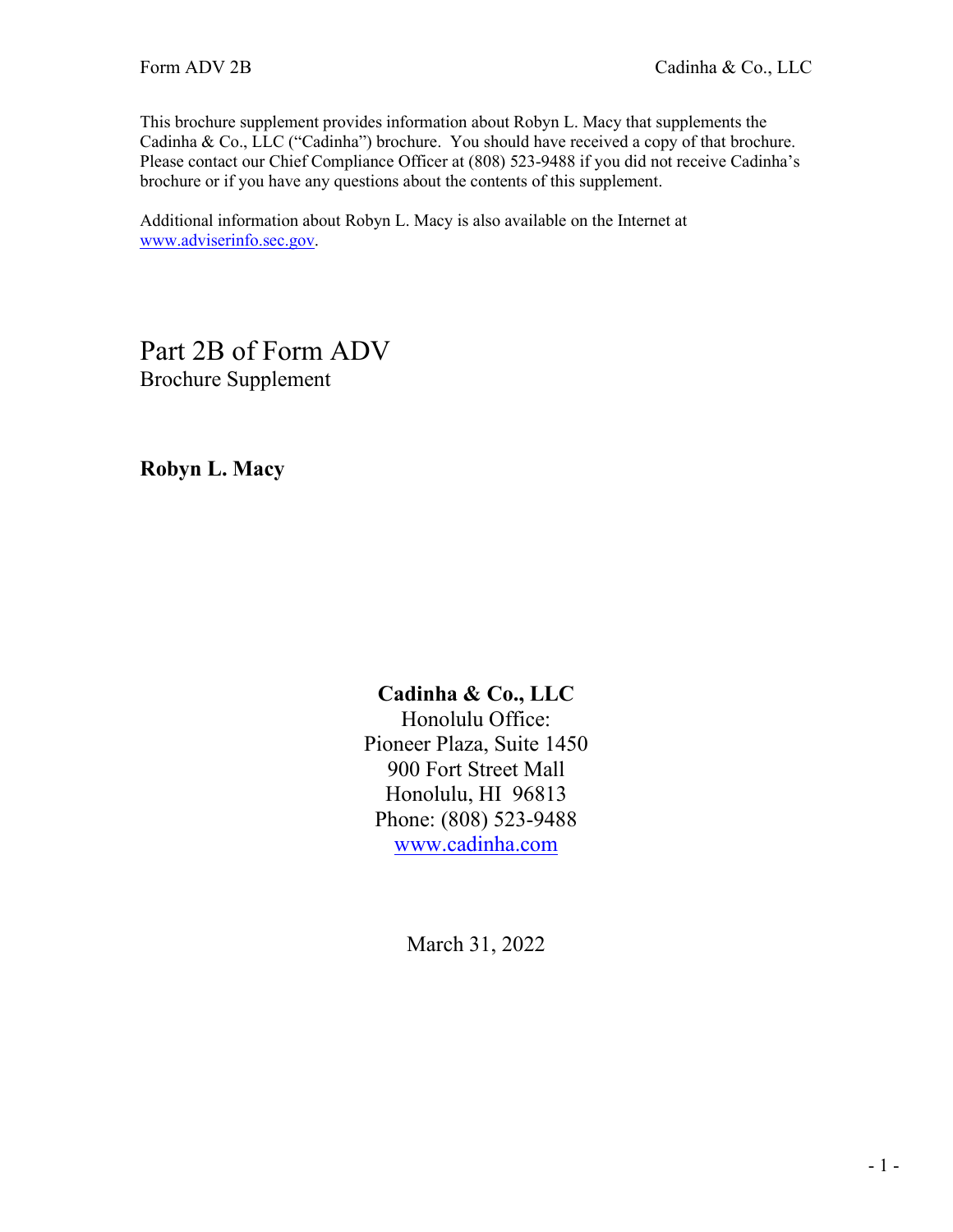Name: Robyn L. Macy Year of Birth: 1965

Ms. Macy is a Vice President of Cadinha. Ms. Macy joined Cadinha & Co. Inc. in 1990.

Education: B.A. from Chaminade University

#### **Item 3 – Disciplinary Information**

Ms. Macy does not have any history of disciplinary events.

#### **Item 4 – Other Business Activities**

Ms. Macy is not engaged in any other business activities.

#### **Item 5 – Additional Compensation**

Ms. Macy does not receive any additional compensation from third parties for providing investment advice or services.

#### **Item 6 – Supervision**

Harlan J. Cadinha, Chairman, Chief Investment Strategist and Chief Investment Officer 329and Kaleialoha K. Cadinha-Pua`a, Vice Chairman, President and Chief Executive Officer are responsible for the overall management of the firm and its officers. Mr. Cadinha is Ms. Macy's direct supervisor; he can be reached at (808) 523-9488. Cadinha has policies and procedures in the areas of compliance and investment management that are designed to monitor the actions of the firm's employees.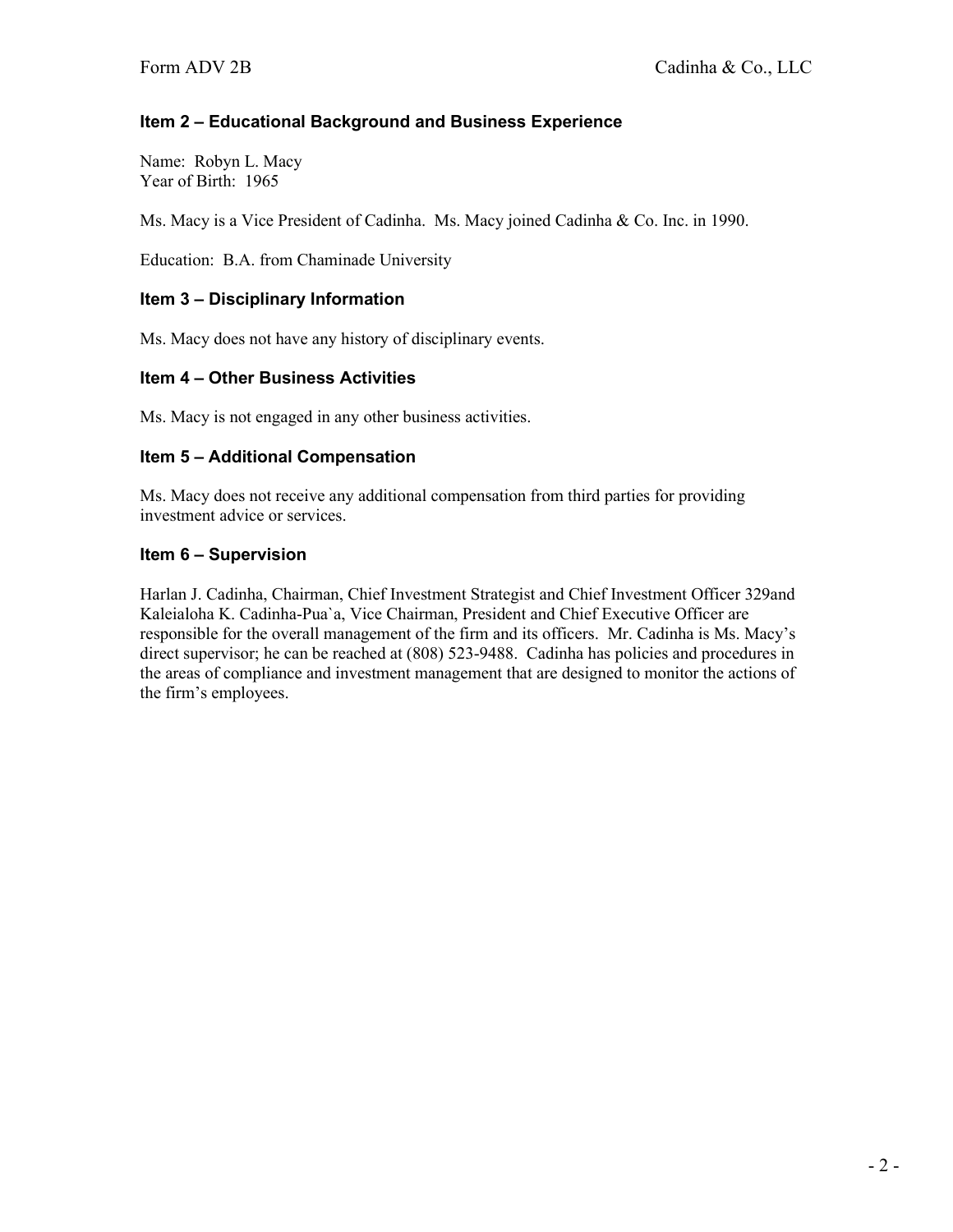This brochure supplement provides information about Bradley F. Totherow that supplements the Cadinha & Co., LLC ("Cadinha") brochure. You should have received a copy of that brochure. Please contact our Chief Compliance Officer at (808) 523-9488 if you did not receive Cadinha's brochure or if you have any questions about the contents of this supplement.

Additional information about Bradley F. Totherow is also available on the Internet at [www.adviserinfo.sec.gov.](http://www.adviserinfo.sec.gov/)

Part 2B of Form ADV Brochure Supplement

**Bradley F. Totherow**

## **Cadinha & Co., LLC**

Honolulu Office: Pioneer Plaza, Suite 1450 900 Fort Street Mall Honolulu, HI 96813 Phone: (808) 523-9488 [www.cadinha.com](http://www.cadinha.com/)